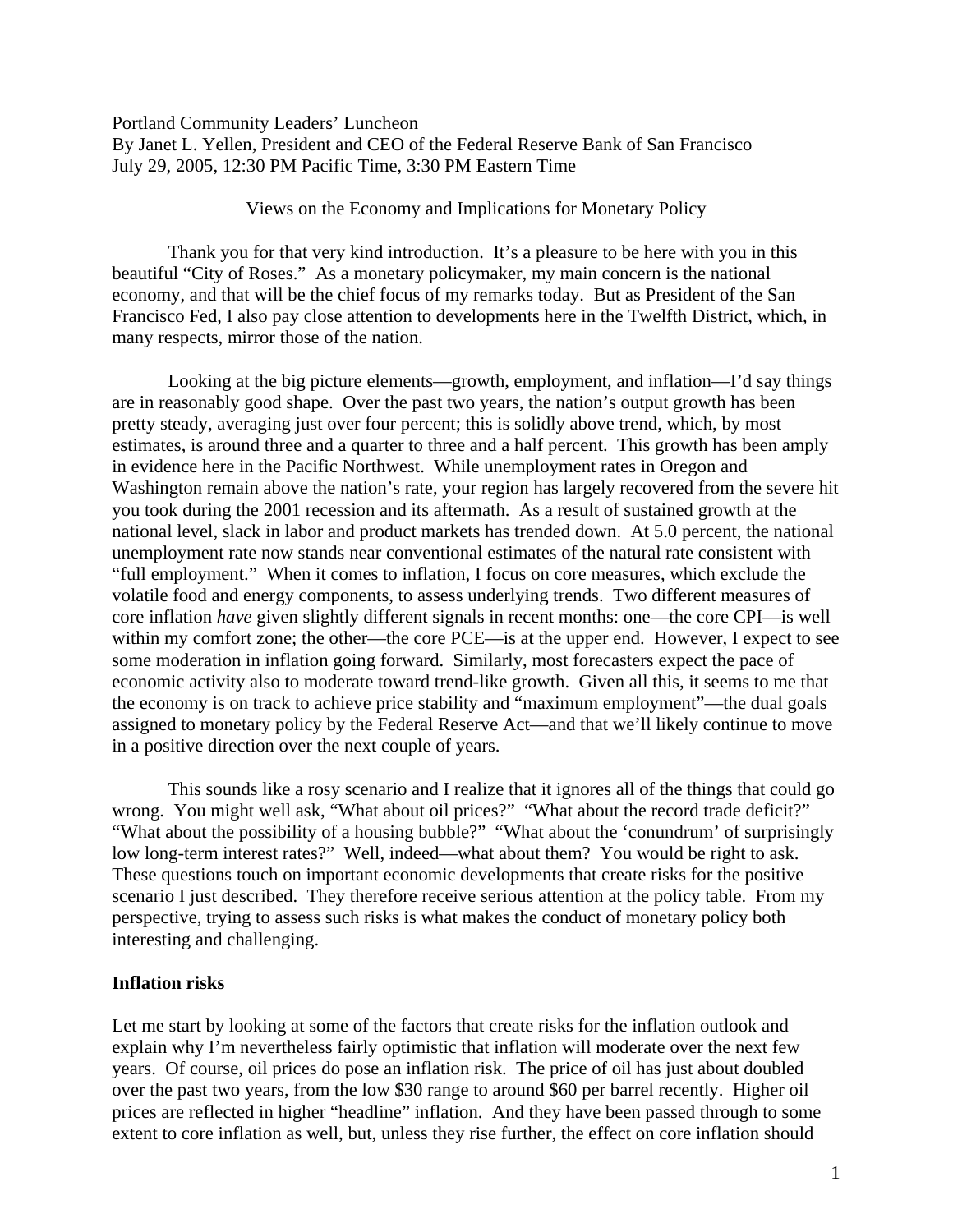begin to dissipate next year. Another risk relates to labor compensation, which is the single largest component of business costs. Recently, one measure of compensation per hour jumped abruptly. Here, too, though, I am not terribly worried because a good part of the jump is probably accounted for by one-time events, such as bonus payments and the exercising of stock options. This interpretation is supported by readings from an alternative measure of labor compensation, the Employment Cost Index, which excludes these items and has recorded only modest increases.

I'm also quite encouraged by several developments that portend a moderation in inflation going forward. For example, even with the recent revaluation of the Chinese renminbi, the dollar has increased by 7½ percent against major currencies so far this year, which should take some of the pressure off of import prices. In addition, inflation expectations, which may affect wage and price setting, appear to be edging lower: We see this both in survey results and in the financial markets—through noticeable declines in "inflation compensation", measured by the difference between the yields on Treasury bonds with and without inflation protection. A third factor is productivity growth. There have been concerns that a structural productivity slowdown was in the offing, which could put upward pressure on inflation; the good news is that structural productivity growth apparently still remains above the levels reached during the second half of the 1990s, although it may have edged down just a bit over the last few years.

A final factor impacting the inflation outlook is the degree of slack in the labor market. Right now, the unemployment rate is relatively low: at 5 percent it's near most estimates of the so-called natural rate. But other measures—such as the employment-population ratio, a survey of job market perceptions, and industrial capacity utilization—suggest that some slack still remains.

### **Risks to economic growth and employment**

Now let me turn to the real side of the economy—growth and employment—and highlight some of the risks that affect my optimistic baseline projection. Even though overall growth has been respectable, economic activity has been burdened by some major drags over the past year or so. Three major ones result from the oil price shock, the deterioration of the trade balance, and a still relatively low level of business investment spending.

As I mentioned, the price of oil has just about doubled over the past two years. Typically, the markets view oil price jumps as temporary. But this time around, far-dated oil futures prices also have increased sharply, suggesting that the high prices may be here to stay. This is a highly unusual development. Most likely, it reflects the perception that there is little excess supply of oil available in the world and that global demand is likely to remain strong. The perception that the oil price shock is more permanent tends to intensify its negative effect on spending. Estimates suggest that the oil price shock has noticeably restrained real GDP growth—by about three quarters of a percentage point in 2005. This impact is certainly nontrivial. However, it is worth emphasizing that the recent price change and spending impacts are far smaller than those of the oil shocks in the 1970s.

The U.S. trade deficit, as we all know very well, has been growing rapidly for years. By the end of last year, it topped five and three-quarters percent of GDP, a new record. Two of the major factors contributing to the sizable imbalance between our imports and our exports are the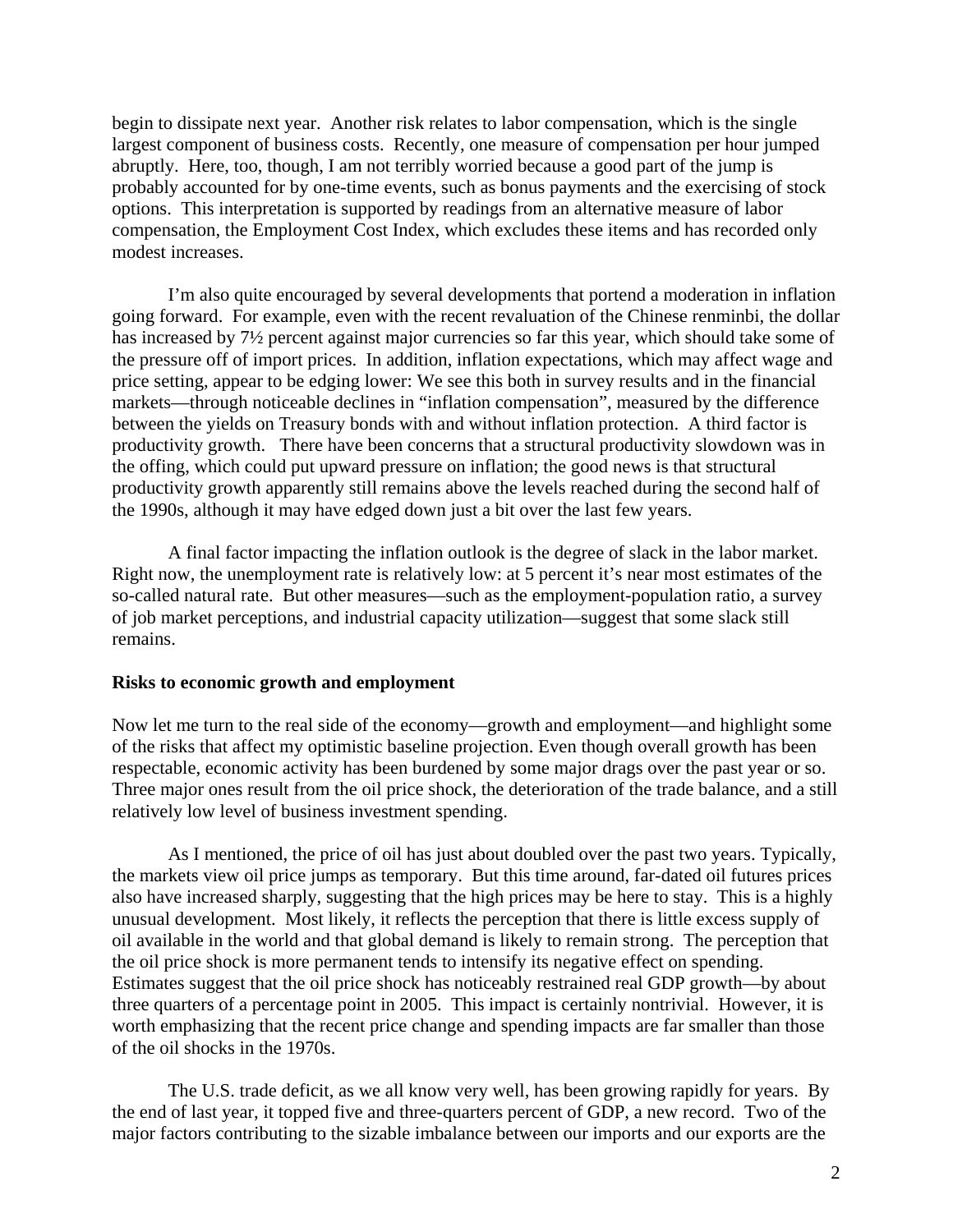strength of the U.S. economy relative to our major trading partners and the relative strength of the dollar. In 2004, the increase in the trade deficit—by itself—subtracted almost one percentage point from real GDP growth, representing a significant drag on overall activity.

Finally, while business investment in equipment and software rose strongly last year, by almost 14 percent, the level of investment is still not as high relative to GDP as we'd expect, given favorable economic conditions and firms' healthy balance sheets. Economic growth has been solid for a few years now. And, with the very low level of interest rates, borrowing costs can't be the problem. Moreover, profit margins have been high for some time, so firms are certainly not strapped for cash. The shortfall might be due to business caution, perhaps related to reverberations from 9/11 and subsequent terrorist threats and actions or perhaps to the corporate governance scandals and the adjustments required by the legislation that followed them. Alternatively, the investment shortfall might reflect the perception by businesses that productivity gains can be realized at this stage that do not require major new investments in equipment and software.

Whatever the explanation, the consequence of these drags is that the Fed had to keep interest rates exceptionally low for a long time just to get respectable, but not stellar, economic growth. In fact, the federal funds rate was lowered all the way to 1 percent and held there until the middle of last year. Since then, the FOMC has raised the funds rate nine times to 3¼ percent, but it still remains in a range normally considered stimulative.

### **Bond rate conundrum**

Increases in the federal funds rate typically lead to increases in longer-term interest rates. But, as we all know, long-term rates have actually fallen as the FOMC has raised short-term rates. For example, the benchmark ten-year Treasury rate is down by more than ½ percentage point since the funds rate started heading up in the middle of last year. This is the basis for what Chairman Greenspan has called the bond rate "conundrum" that has commanded so much attention recently.

 There is a debate about how to interpret the decline in longer term yields and it essentially boils down to whether the surprising behavior of long rates is due to various "special factors" operating independently of the current business cycle or instead augurs bad economic news on the horizon. If special factors are holding down long term yields, then the total amount of stimulus to spending from interest rates is currently greater than would be surmised on the basis of the current federal funds rate. In effect, unusually low long-term bond rates are now providing extra stimulus to offset the drags I described. A number of "special factors" might be at work to flatten the yield curve. One possibility is that low bond rates reflect a drop in risk premiums because inflation has become better anchored and the volatility of the real economy has fallen. But let me also note that other factors would seem to work in the opposite direction for example, our large and growing federal budget and trade imbalances could be raising risk premiums.

Another possibility is that low long-term rates reflect unusually strong demand for longterm securities, for example, by pension funds seeking to improve the match between the durations of their assets and liabilities, by holders of mortgage-backed securities seeking to maintain the durations of their portfolios, or by foreign central banks that have been acquiring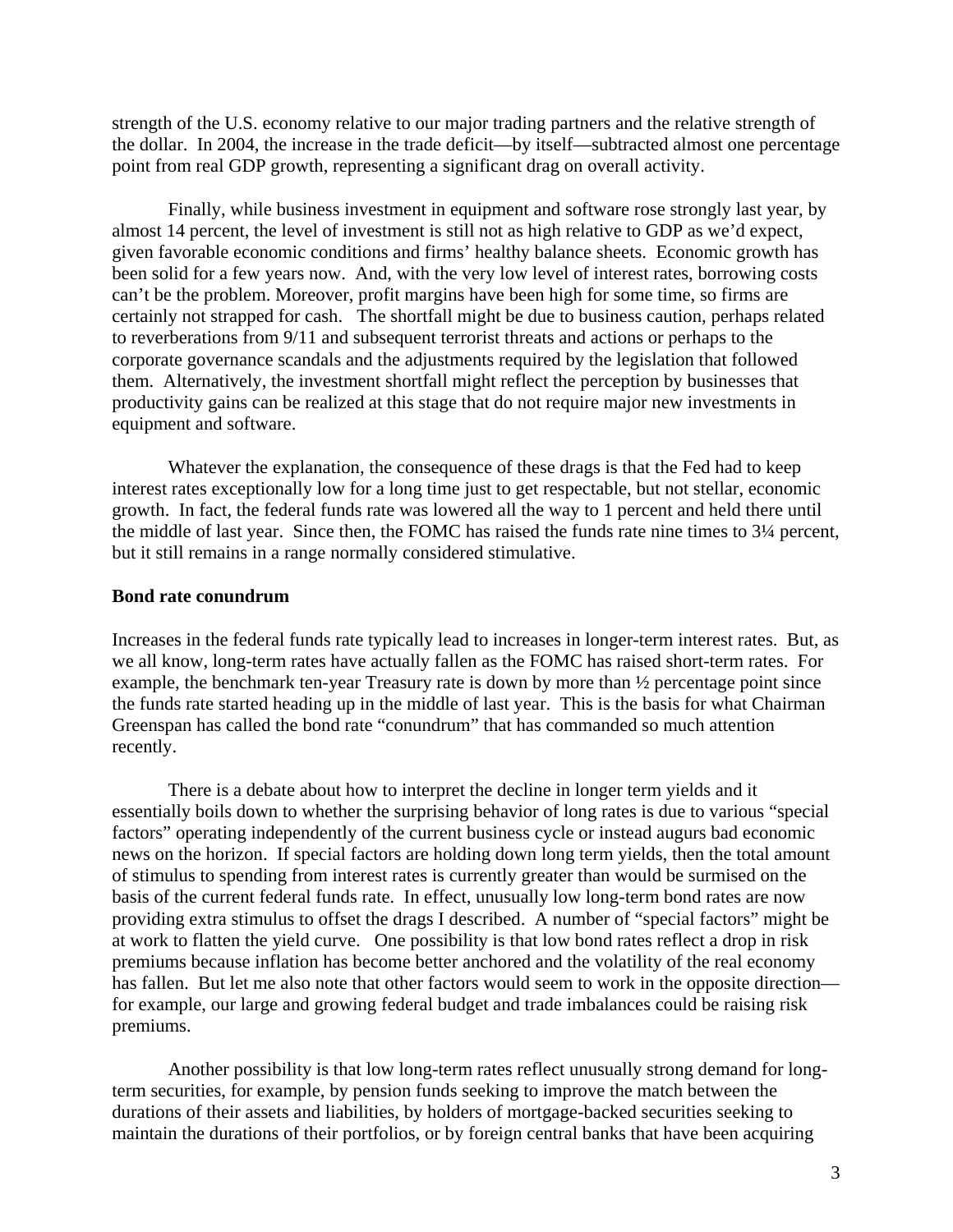dollars. China may have been playing an especially large role, as its central bank has intervened in foreign exchange markets to peg the renminbi at a low level against the dollar. Of course, last week the People's Bank of China announced that it had revalued the renminbi against the dollar by 2.1 percent, with the stated intention of managing the renminbi's exchange value against an unspecified currency basket. This is not a large revaluation, but some observers think that it is the beginning of a much bigger move over time. If this is the case, we may gain a better understanding of the impact, if any, that Chinese exchange rate policy has had on U.S. bond rates.

An alternative to "special factors" as an explanation for the low level of long-term yields is the possibility that the flat yield curve reflects the market's assessment that bad news is on the horizon. In other words, investors may expect only modest increases in the funds rate in the future because they think that the drags I've described will keep demand on the weak side for some time to come.

We probably won't know the most important sources of this "conundrum" until more time passes, but the causes of the conundrum do matter to monetary policy. If the first class of explanations turns out to be correct, the federal funds rate probably needs to be somewhat higher than would otherwise be appropriate to offset the additional stimulus due to the flat yield curve. If the latter explanation fits the bill, and the market is correct that the drags going forward will be unusually strong, a somewhat easier policy may be appropriate.

### **Housing**

Whatever the source of the conundrum, clearly low long-term rates have contributed to the continuing boom in the housing market. The share of residential investment in GDP is now at its highest level in decades. The question on everyone's mind, of course, is whether this source of strength in the economy could reverse course and become instead a source of weakness. Put more bluntly: Is there a housing "bubble" that might collapse, and if so, what would that mean for the economy? To begin to answer this question, we need to know what we mean by the term "bubble." A bubble does not just mean that prices are rising rapidly—it's more complicated than that. Instead, a bubble means that the price of an asset—in this case, housing—is significantly higher than its fundamental value.

One common way of thinking about housing's fundamental value is to consider the ratio of housing prices to rents. The price-to-rent ratio is equivalent to the price-to-dividend ratio for stocks. In the case of housing, rents reflect the flow of benefits obtained from housing assets either the monetary return from rental property, or the value of living in owner-occupied housing. Historically, the ratio for the nation as a whole has had many ups and downs, but over time it has tended to return to its long-run average. Thus, when the price-to-rent ratio is high, housing prices tend to grow more slowly or fall for a time, and when the ratio is low, prices tend to rise more rapidly. I want to emphasize, though, that this is a loose relationship that can be counted on only for rough guidance rather than a precise reading.

Currently, the ratio for the country is higher than at any time since data became available in 1970—about 25 percent above its long-run average. Of course, the results vary widely from place to place. For Los Angeles and San Francisco, the price-to-rent ratio is about 40 percent higher than the normal level, while for Cleveland the ratio is very near its historical average.<sup>1</sup>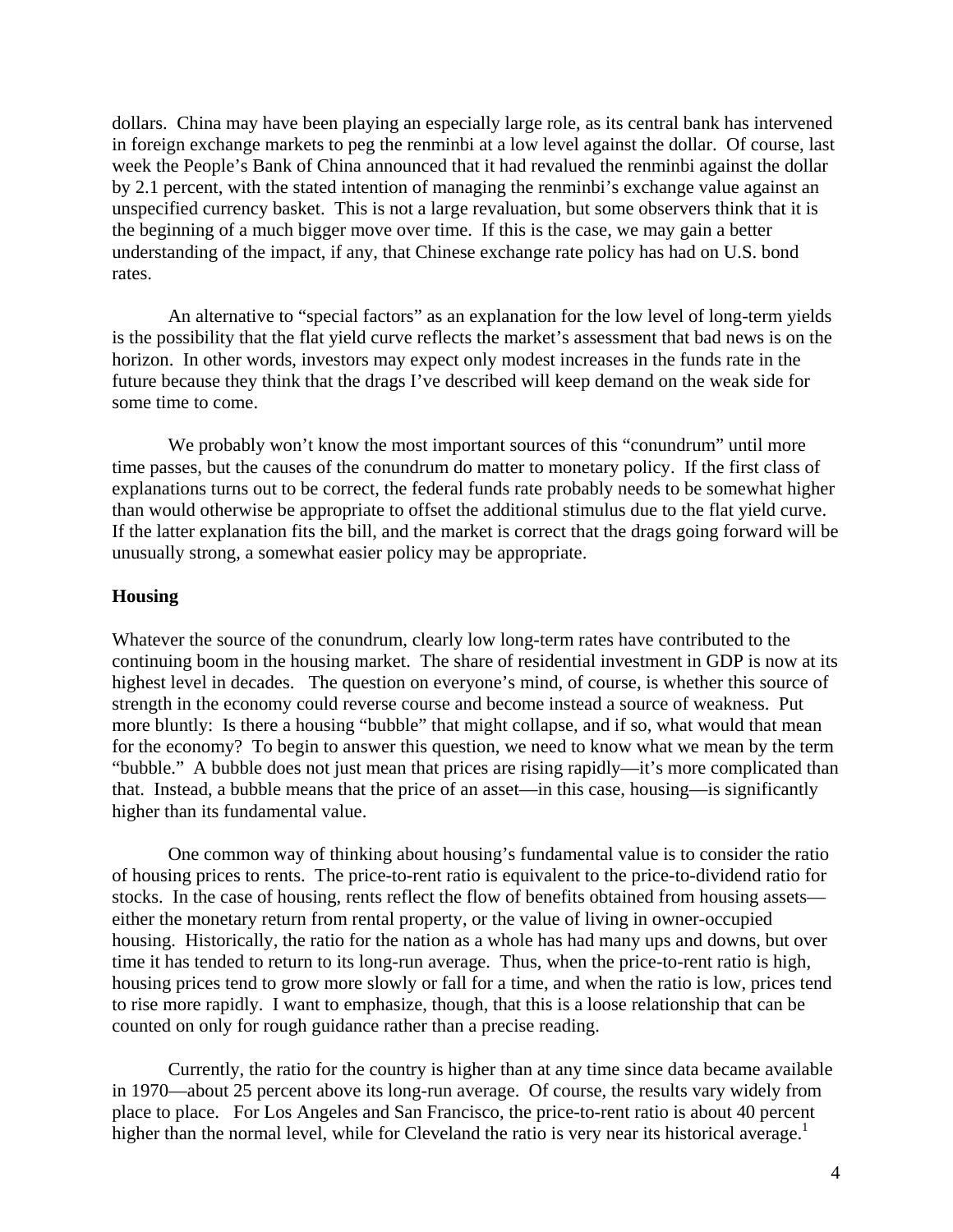Closer to home, the figure for Seattle is just over 35. For Portland, it turns out that the price-to-rent ratio is a bit anomalous. Unlike the ratio for the nation and many of the cities I've mentioned, Portland's ratio has been trending up, and this pattern has been going on since the late 1980s. This means that there's not a stable long-run average ratio to use as a comparison for today's ratio, so the analysis we did for the other cities wouldn't be that meaningful for Portland. What we do know is that the pace of home price appreciation in Portland has been close to the national pace over the past few years, lagging behind somewhat in 2003 as the state struggled to recover from the 2001 recession, but mostly catching up in 2004 and early 2005 as economic growth picked up noticeably in the state. As of early this year, home prices in the Portland area were up 12 percent over a year earlier, only a bit below the national pace of 12½ percent. More recently, I've heard reports that upscale homes in the Portland area are increasingly being sold at above-asking price—a phenomenon we're all too familiar with in the Bay Area! So it's clear that Portland's housing market has been hot, but I'm sure that's no surprise to you.

In any event, as I said before, the fact that the ratios for the nation and many areas of the country are higher than normal doesn't necessarily prove that there's a bubble. House prices could be high for some good reasons that affect their fundamental value. The most obvious reason is the low level of mortgage rates. This stems both from very stimulative monetary policy and from the conundrum I discussed earlier. Conventional mortgage rates have dropped from around 6 percent in early 2004 to around 5 percent recently.

Other factors could also be raising housing's fundamental value. For example, recent changes in tax laws may be having an effect. In 1998, tax rates on capital gains were lowered and the exemption from capital gains taxation for housing was raised to \$500,000. Both of these changes would reduce the potential tax bite from selling one home and buying another. Another development, which may be making housing more like an investment vehicle, is that it's now easier and cheaper to get at the equity—either through refinancing, which has become a less costly process, or through an equity line of credit. Both of these innovations in mortgage markets make the funds invested in houses more liquid.

So there are good reasons to think that fundamental factors have played a role in the unusually high price-to-rent ratio. But the bottom line here is fuzzy. It's very hard to say how big a role these factors have played, so we don't know how much remains unexplained. Frankly, even the best available estimates are imprecise, and they don't definitively answer the question: Is there a bubble, and if there is, how large is it?

Given this uncertainty, my focus as a monetary policymaker is on trying to understand what kind of risks a drop in house prices would pose for the economy. One of the classic ways to do this is to ask "What if…?"—in other words, to pose a purely hypothetical question. In this case, the "what if" question might be, "What's the likely effect if national house prices *did* fall by 25 percent, enough to bring the price-to-rent ratio back to its historical average?" Before going any further, I want to emphasize that I'm *not* making any predictions about house price movements, but instead, simply discussing how a prudent monetary policymaker could assess the risk.

First, there would be an effect on consumers' wealth. With housing wealth nearing \$18 trillion today, such a drop in house prices would extinguish about \$4½ trillion of household wealth—equal to about 38 percent of GDP. Standard estimates suggest that for each dollar of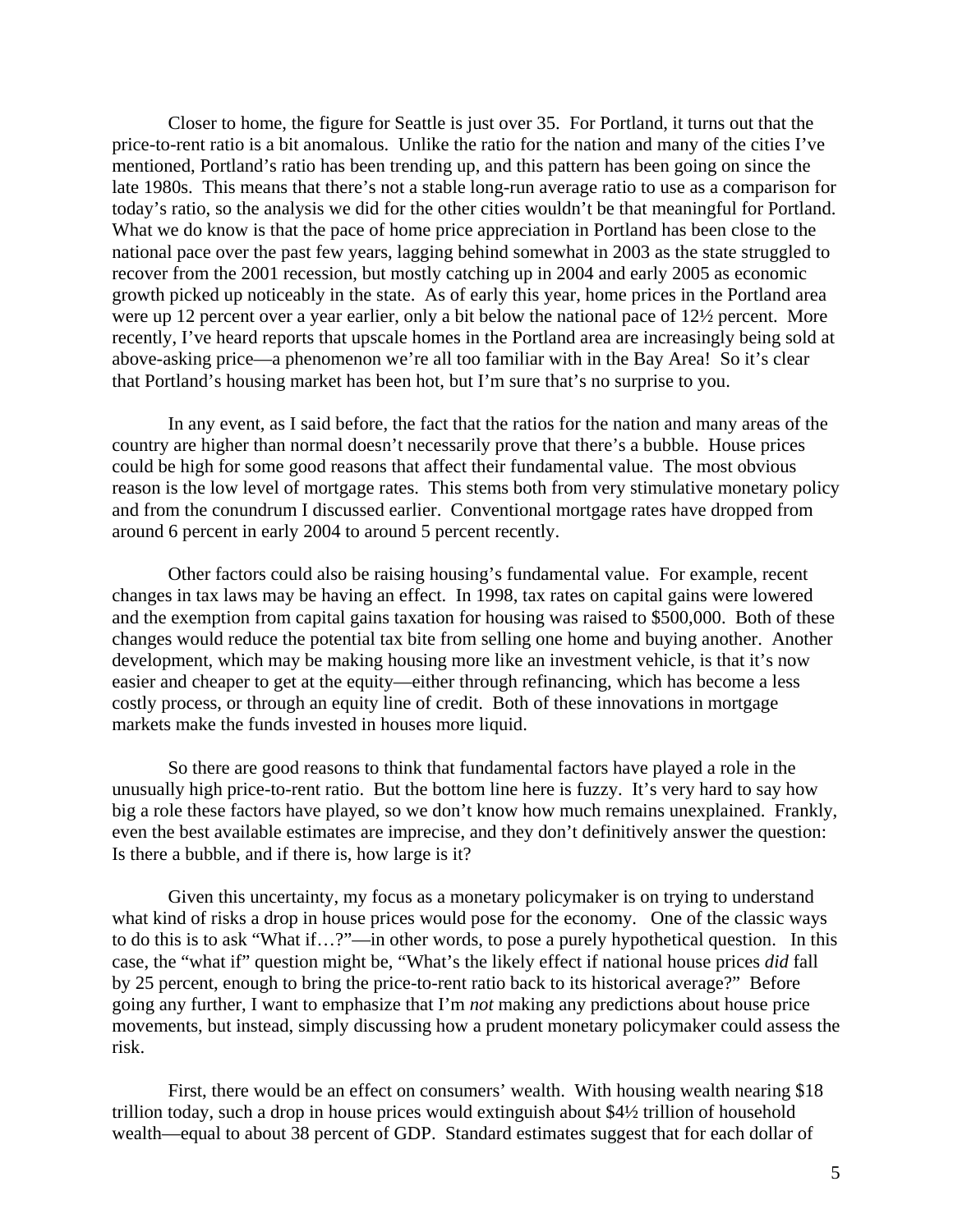wealth lost, households tend to cut back on spending by around 3½ cents. This amounts to a decrease in consumer spending of about 1¼ percent of GDP. To get some perspective on how big the effect would be, it's worth comparing it with the stock market decline that began in early 2000. In that episode, the extinction of wealth was much greater—stock market wealth fell by \$8½ trillion from March 2000 to the end of 2002. This suggests that if house prices were to drop by 25 percent, the impact on the economy might be about half what it was when the stock market turned down a few years ago.

Moreover, the spending pullback wouldn't happen all of a sudden. Wealth effects positive or negative—tend to affect spending with fairly long lags. So, a drop in house prices probably would lead to a gradual cutback in spending, giving the Fed time to respond by lowering short-term interest rates and keeping the economy steady.

Now let's complicate things. Suppose house prices started falling because bond and mortgage interest rates started rising as the conundrum was resolved, say, because the risk premium in bonds rose due to concerns about federal budget deficits or other factors. Then we'd have the cutback in spending because of the wealth effect, plus there'd likely be further spending cutbacks, as borrowing costs for households rose. Furthermore, a rise in long-term rates would have effects beyond just households—it also would dampen business investment in capital goods through a higher cost of capital.

How manageable would this scenario be? Like the wealth effect, these added interestrate effects operate with a lag, so, again, there probably would be time for monetary policy to respond by lowering short-term interest rates. This obviously would not be a "slam dunk," but in many circumstances it would seem manageable.

A matter of more concern is whether this scenario would lead to financial disruptions that could cause spending to slow sharply and quickly. One issue that receives a lot of attention is the increasing use of potentially riskier types of loans, like variable rate and interest-only loans that may make borrowers and lenders vulnerable to a fall in house prices or increase in interest rates. I believe that the odds of widespread financial disruption on this count are fairly slim, although, clearly, some borrowers *are* vulnerable. First, the shift to these new instruments appears relatively modest overall. Second, the equity cushions available to both borrowers and lenders still seem, on average, to be pretty substantial. This is evident in looking at loan-to-value ratios, which have fallen, on average, as home valuations have risen faster than mortgage debt. In addition, most financial institutions enjoy comfortable capital positions, so they're better able to weather any problems with their mortgage portfolios. Finally, some of the risk associated with mortgages has been transferred from banks to investors, as banks have sold off securitized bundles of mortgage debt. These investors may be in a better position to handle the associated risk. So, while there undoubtedly would be some fallout from a substantial drop in house prices, the financial system and consumers appear to be in reasonably good shape to handle the situation.

# **Monetary policy**

I'd like to close my remarks by taking a step back from the home price story and putting it in the broader context of the economy's overall performance—which, after all, is the chief concern of monetary policymakers. As I've emphasized, economic activity has been burdened by some